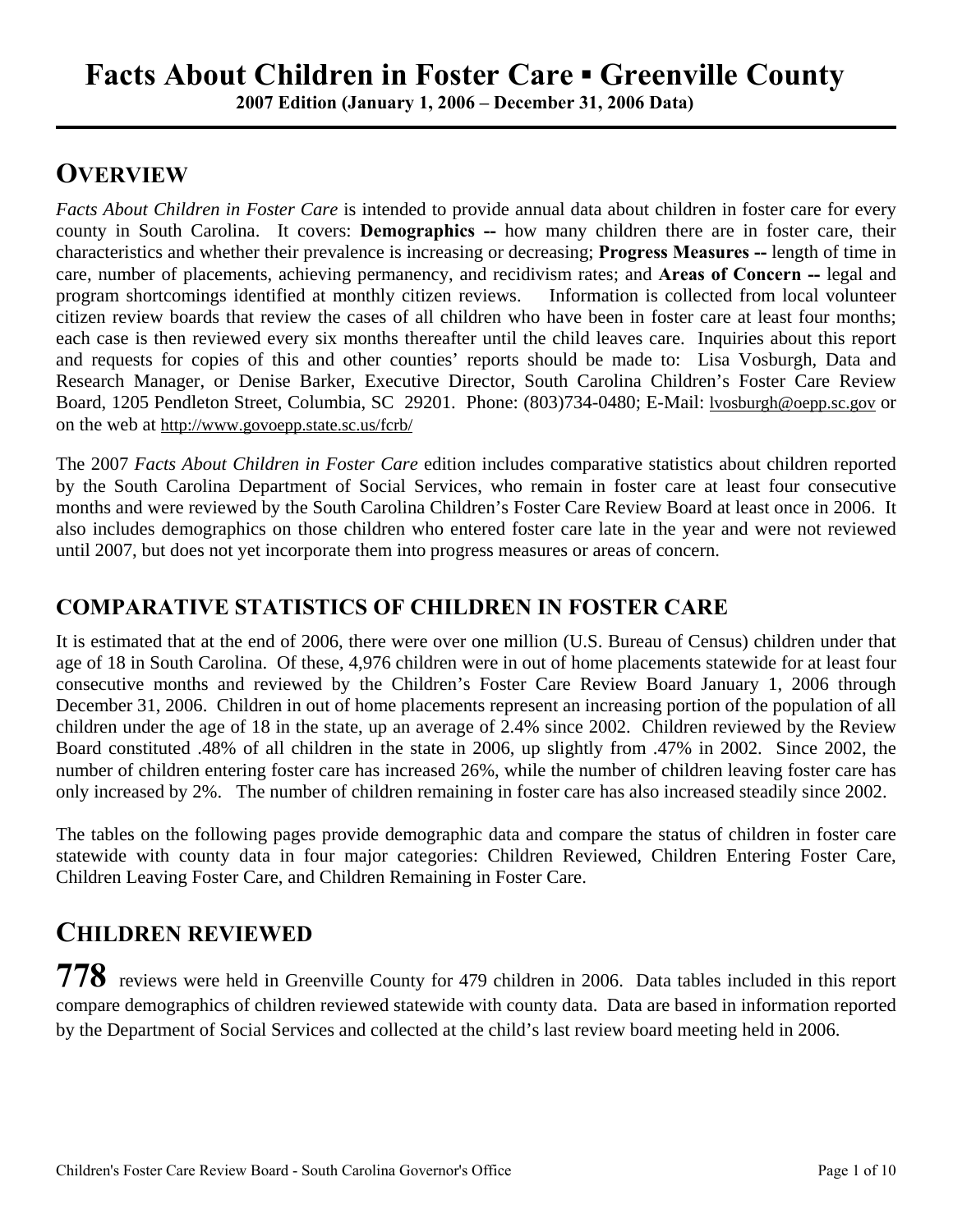### **CHILDREN ENTERING FOSTER CARE**

**172** children entered foster care and were reviewed by Greenville County Review Boards in 2006. Of the children entering foster care in 2006, 52% entered due to physical neglect, while 32% entered care due to abuse. The remaining children entered care due to abandonment, voluntary placement, dependency, or juvenile offenses. Twenty-five percent (25%) of the 172 children who entered foster care in 2006 had previously been in foster care. The largest percentage, 42%, returned to foster care from the home of a relative, followed by 35% returning from a birth parent.

## **CHILDREN LEAVING FOSTER CARE**

**144** During 2006, 144 children who were reviewed by Greenville County Review Boards left foster care. Permanency for a child means placement with a "forever family". A child achieves legal permanency upon leaving the foster care system either by returning home to their natural parent or by being adopted. The largest percent of children (33%) returned home, followed by 28% who were emancipated or turned 18. Twenty-four percent (24%) of the children who left care were adopted and 15% left care to live with a relative.

Data tables included provide comparative demographic data and departure reasons for children leaving foster care. The data represented in these tables was provided by the Department of Social Services and collected at the last review board meeting held prior to the child leaving foster care.

## **CHILDREN REMAINING IN FOSTER CARE**

**289** children in Greenville County entered foster care prior to January 1, 2006 and remained active in the foster care system as of January 1, 2007. Data is based on information submitted by the Department of Social Services and collected at the child's last review board meeting in 2006.

#### **SUMMARY OF REVIEWS AND AREAS OF CONCERN**

**479** children in foster care were reviewed by Greenville County Review Boards in 2006.

#### **PARTICIPATION BY INTERESTED PARTIES AT LOCAL REVIEWS:**

Interested parties are invited by the Department of Social Services and include parents, foster parents, guardian ad litems, foster children, and others who may be involved with a child's placement in foster care. Those who attend reviews provide the local boards with important information used to make recommendations. In Greenville County **1,174** individuals attended review board meetings in 2006.

#### **AREAS OF CONCERN:**

The monthly review process allows local review boards to identify systemic concerns that are barriers to permanence for children in foster care. These systemic deficiencies, or Areas of Concern, are defined as violations of law or policy. In Greenville County, **397** Legal and **620** Program Areas of Concern were cited in 2006.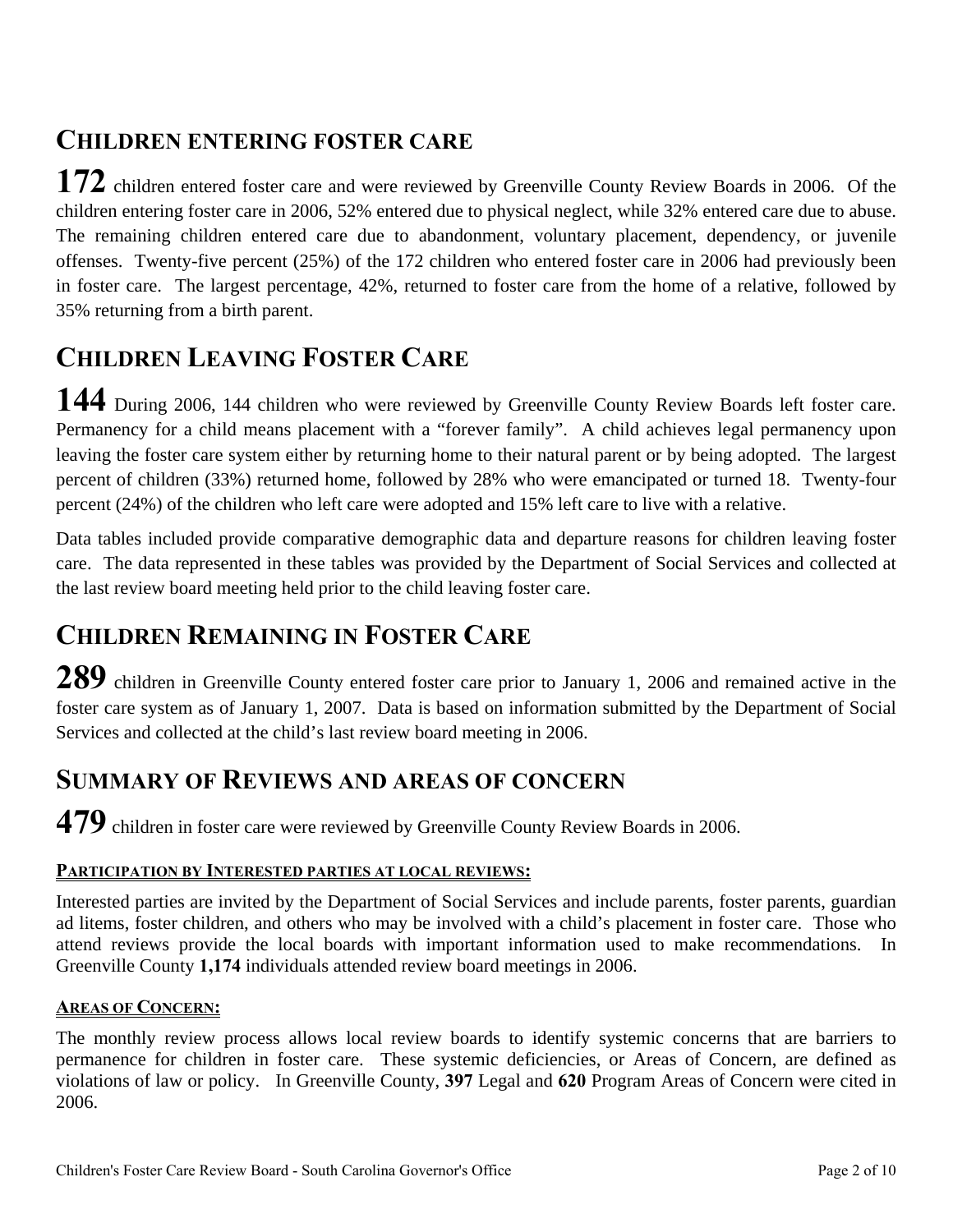| <b>Children Reviewed</b><br><b>Children Entering</b><br><b>Children Leaving</b><br><b>Children Remaining</b><br>$\% *$<br>$\% *$<br>$\% *$<br>$\% *$<br>$\mathbf n$<br>$\mathbf n$<br>$\mathbf n$<br>$\mathbf n$<br>1,914<br>1,679<br>2,884<br>4,976<br>100%<br>100%<br>100%<br>100%<br><b>By County</b><br>Abbeville<br>24<br>0.48%<br>8<br>0.42%<br>5<br>0.30%<br>0.49%<br>14<br>3.93%<br>138<br>2.77%<br>81<br>4.23%<br>66<br>62<br>2.15%<br>Aiken<br>5<br>Allendale<br>6<br>0.12%<br>0.31%<br>6<br>0.06%<br>1<br>0.17%<br>185<br>Anderson<br>336<br>6.75%<br>139<br>7.26%<br>120<br>7.15%<br>6.41%<br>0.46%<br>5<br>0.24%<br>0.55%<br>23<br>0.26%<br>Bamberg<br>4<br>16<br>58<br>1.25%<br>Barnwell<br>1.17%<br>17<br>0.89%<br>21<br>33<br>1.14%<br>Beaufort<br>1.35%<br>33<br>1.72%<br>21<br>1.25%<br>38<br>67<br>1.32%<br>259<br>5.20%<br>104<br>5.43%<br>116<br>6.91%<br>144<br>Berkeley<br>4.99%<br>3<br>Calhoun<br>12<br>0.24%<br>0.16%<br>0.24%<br>0.35%<br>4<br>10<br>129<br>356<br>Charleston<br>516<br>10.37%<br>6.74%<br>115<br>6.85%<br>12.34%<br>Cherokee<br>76<br>1.53%<br>26<br>1.36%<br>20<br>1.19%<br>48<br>1.66%<br>Chester<br>44<br>0.88%<br>18<br>22<br>0.66%<br>0.94%<br>1.31%<br>19<br>Chesterfield<br>46<br>17<br>21<br>0.73%<br>0.92%<br>16<br>0.84%<br>1.01%<br>68<br>45<br>20<br>0.69%<br>Clarendon<br>1.37%<br>2.35%<br>26<br>1.55%<br>23<br>Colleton<br>1.41%<br>1.20%<br>36<br>2.14%<br>32<br>1.11%<br>70<br>1.57%<br>78<br>2.14%<br>1.07%<br>Darlington<br>39<br>2.04%<br>36<br>31<br>Dillon<br>1.25%<br>1.35%<br>36<br>1.88%<br>18<br>1.07%<br>36<br>67<br>Dorchester<br>1.52%<br>71<br>1.43%<br>29<br>30<br>1.79%<br>43<br>1.49%<br>0.40%<br>0.47%<br>0.71%<br>0.21%<br>Edgefield<br>20<br>9<br>12<br>6<br>0.28%<br>0.38%<br>Fairfield<br>14<br>8<br>0.42%<br>5<br>0.30%<br>11<br>93<br>1.87%<br>39<br>2.04%<br>26<br>1.55%<br>62<br>2.15%<br>Florence<br>25<br>41<br>0.82%<br>15<br>0.78%<br>13<br>0.77%<br>0.87%<br>Georgetown<br>289<br>10.02%<br><b>Greenville</b><br>479<br>9.63%<br>172<br>8.99%<br>144<br>8.58%<br>Greenwood<br>36<br>0.72%<br>0.31%<br>18<br>18<br>0.62%<br>6<br>1.07%<br>5<br>$\overline{c}$<br>11<br>0.22%<br>0.26%<br>0.12%<br>0.21%<br>6<br>Hampton<br>242<br>4.86%<br>112<br>5.85%<br>86<br>5.12%<br>149<br>5.17%<br>Horry<br>17<br>0.24%<br>0.34%<br>12<br>0.63%<br>4<br>12<br>0.42%<br>Jasper<br>47<br>21<br>27<br>0.94%<br>Kershaw<br>0.94%<br>1.10%<br>11<br>0.66%<br>71<br>1.43%<br>1.36%<br>20<br>1.19%<br>36<br>1.25%<br>26<br>Lancaster<br>0.95%<br>67<br>1.35%<br>$\overline{7}$<br>0.37%<br>1.63%<br>16<br>47<br>Laurens<br>$34\,$<br>19<br>0.99%<br>1.13%<br>0.42%<br>0.68%<br>19<br>12<br>Lee<br>172<br>69<br>3.61%<br>48<br>2.86%<br>Lexington<br>3.46%<br>116<br>4.02%<br>38<br>105<br>2.11%<br>3.19%<br>2.26%<br>51<br>Marion<br>61<br>1.77%<br>33<br>25<br>23<br>52<br>1.72%<br>1.49%<br>Marlboro<br>1.05%<br>0.80%<br>McCormick<br>9<br>0.18%<br>0.21%<br>0.06%<br>$\mathfrak{Z}$<br>0.10%<br>4<br>1<br>30<br>12<br>$\epsilon$<br>23<br>Newberry<br>0.60%<br>0.63%<br>0.36%<br>0.80%<br>Oconee<br>75<br>145<br>2.91%<br>2.40%<br>68<br>4.05%<br>2.60%<br>46<br>Orangeburg<br>94<br>21<br>41<br>2.44%<br>54<br>1.89%<br>1.10%<br>1.87%<br>29<br>31<br>59<br>Pickens<br>2.03%<br>1.52%<br>1.85%<br>2.05%<br>101<br>252<br>Richland<br>402<br>8.08%<br>144<br>7.52%<br>115<br>6.85%<br>8.74%<br>3<br>3<br>Saluda<br>10<br>6<br>0.20%<br>0.31%<br>0.18%<br>0.10%<br>Spartanburg<br>335<br>128<br>186<br>6.73%<br>6.69%<br>101<br>6.02%<br>6.45%<br>45<br>53<br>2.39%<br>Sumter<br>124<br>2.49%<br>2.35%<br>3.16%<br>69<br>Union<br>14<br>0.28%<br>0.31%<br>0.24%<br>9<br>0.31%<br>6<br>$\overline{\mathcal{A}}$<br>52<br>Williamsburg<br>34<br>16<br>0.84%<br>16<br>0.95%<br>1.18%<br>1.05% |                         |     |       |    |       |    |       |     |       |
|-------------------------------------------------------------------------------------------------------------------------------------------------------------------------------------------------------------------------------------------------------------------------------------------------------------------------------------------------------------------------------------------------------------------------------------------------------------------------------------------------------------------------------------------------------------------------------------------------------------------------------------------------------------------------------------------------------------------------------------------------------------------------------------------------------------------------------------------------------------------------------------------------------------------------------------------------------------------------------------------------------------------------------------------------------------------------------------------------------------------------------------------------------------------------------------------------------------------------------------------------------------------------------------------------------------------------------------------------------------------------------------------------------------------------------------------------------------------------------------------------------------------------------------------------------------------------------------------------------------------------------------------------------------------------------------------------------------------------------------------------------------------------------------------------------------------------------------------------------------------------------------------------------------------------------------------------------------------------------------------------------------------------------------------------------------------------------------------------------------------------------------------------------------------------------------------------------------------------------------------------------------------------------------------------------------------------------------------------------------------------------------------------------------------------------------------------------------------------------------------------------------------------------------------------------------------------------------------------------------------------------------------------------------------------------------------------------------------------------------------------------------------------------------------------------------------------------------------------------------------------------------------------------------------------------------------------------------------------------------------------------------------------------------------------------------------------------------------------------------------------------------------------------------------------------------------------------------------------------------------------------------------------------------------------------------------------------------------------------------------------------------------------------------------------------------------------------------------------------------------------------------------------------------------------------------------------------------------------------------------------------------------------------------------------------------------------------------------------------------------------------------------------|-------------------------|-----|-------|----|-------|----|-------|-----|-------|
|                                                                                                                                                                                                                                                                                                                                                                                                                                                                                                                                                                                                                                                                                                                                                                                                                                                                                                                                                                                                                                                                                                                                                                                                                                                                                                                                                                                                                                                                                                                                                                                                                                                                                                                                                                                                                                                                                                                                                                                                                                                                                                                                                                                                                                                                                                                                                                                                                                                                                                                                                                                                                                                                                                                                                                                                                                                                                                                                                                                                                                                                                                                                                                                                                                                                                                                                                                                                                                                                                                                                                                                                                                                                                                                                                                         |                         |     |       |    |       |    |       |     |       |
|                                                                                                                                                                                                                                                                                                                                                                                                                                                                                                                                                                                                                                                                                                                                                                                                                                                                                                                                                                                                                                                                                                                                                                                                                                                                                                                                                                                                                                                                                                                                                                                                                                                                                                                                                                                                                                                                                                                                                                                                                                                                                                                                                                                                                                                                                                                                                                                                                                                                                                                                                                                                                                                                                                                                                                                                                                                                                                                                                                                                                                                                                                                                                                                                                                                                                                                                                                                                                                                                                                                                                                                                                                                                                                                                                                         |                         |     |       |    |       |    |       |     |       |
|                                                                                                                                                                                                                                                                                                                                                                                                                                                                                                                                                                                                                                                                                                                                                                                                                                                                                                                                                                                                                                                                                                                                                                                                                                                                                                                                                                                                                                                                                                                                                                                                                                                                                                                                                                                                                                                                                                                                                                                                                                                                                                                                                                                                                                                                                                                                                                                                                                                                                                                                                                                                                                                                                                                                                                                                                                                                                                                                                                                                                                                                                                                                                                                                                                                                                                                                                                                                                                                                                                                                                                                                                                                                                                                                                                         | <b>Statewide Totals</b> |     |       |    |       |    |       |     |       |
|                                                                                                                                                                                                                                                                                                                                                                                                                                                                                                                                                                                                                                                                                                                                                                                                                                                                                                                                                                                                                                                                                                                                                                                                                                                                                                                                                                                                                                                                                                                                                                                                                                                                                                                                                                                                                                                                                                                                                                                                                                                                                                                                                                                                                                                                                                                                                                                                                                                                                                                                                                                                                                                                                                                                                                                                                                                                                                                                                                                                                                                                                                                                                                                                                                                                                                                                                                                                                                                                                                                                                                                                                                                                                                                                                                         |                         |     |       |    |       |    |       |     |       |
|                                                                                                                                                                                                                                                                                                                                                                                                                                                                                                                                                                                                                                                                                                                                                                                                                                                                                                                                                                                                                                                                                                                                                                                                                                                                                                                                                                                                                                                                                                                                                                                                                                                                                                                                                                                                                                                                                                                                                                                                                                                                                                                                                                                                                                                                                                                                                                                                                                                                                                                                                                                                                                                                                                                                                                                                                                                                                                                                                                                                                                                                                                                                                                                                                                                                                                                                                                                                                                                                                                                                                                                                                                                                                                                                                                         |                         |     |       |    |       |    |       |     |       |
|                                                                                                                                                                                                                                                                                                                                                                                                                                                                                                                                                                                                                                                                                                                                                                                                                                                                                                                                                                                                                                                                                                                                                                                                                                                                                                                                                                                                                                                                                                                                                                                                                                                                                                                                                                                                                                                                                                                                                                                                                                                                                                                                                                                                                                                                                                                                                                                                                                                                                                                                                                                                                                                                                                                                                                                                                                                                                                                                                                                                                                                                                                                                                                                                                                                                                                                                                                                                                                                                                                                                                                                                                                                                                                                                                                         |                         |     |       |    |       |    |       |     |       |
|                                                                                                                                                                                                                                                                                                                                                                                                                                                                                                                                                                                                                                                                                                                                                                                                                                                                                                                                                                                                                                                                                                                                                                                                                                                                                                                                                                                                                                                                                                                                                                                                                                                                                                                                                                                                                                                                                                                                                                                                                                                                                                                                                                                                                                                                                                                                                                                                                                                                                                                                                                                                                                                                                                                                                                                                                                                                                                                                                                                                                                                                                                                                                                                                                                                                                                                                                                                                                                                                                                                                                                                                                                                                                                                                                                         |                         |     |       |    |       |    |       |     |       |
|                                                                                                                                                                                                                                                                                                                                                                                                                                                                                                                                                                                                                                                                                                                                                                                                                                                                                                                                                                                                                                                                                                                                                                                                                                                                                                                                                                                                                                                                                                                                                                                                                                                                                                                                                                                                                                                                                                                                                                                                                                                                                                                                                                                                                                                                                                                                                                                                                                                                                                                                                                                                                                                                                                                                                                                                                                                                                                                                                                                                                                                                                                                                                                                                                                                                                                                                                                                                                                                                                                                                                                                                                                                                                                                                                                         |                         |     |       |    |       |    |       |     |       |
|                                                                                                                                                                                                                                                                                                                                                                                                                                                                                                                                                                                                                                                                                                                                                                                                                                                                                                                                                                                                                                                                                                                                                                                                                                                                                                                                                                                                                                                                                                                                                                                                                                                                                                                                                                                                                                                                                                                                                                                                                                                                                                                                                                                                                                                                                                                                                                                                                                                                                                                                                                                                                                                                                                                                                                                                                                                                                                                                                                                                                                                                                                                                                                                                                                                                                                                                                                                                                                                                                                                                                                                                                                                                                                                                                                         |                         |     |       |    |       |    |       |     |       |
|                                                                                                                                                                                                                                                                                                                                                                                                                                                                                                                                                                                                                                                                                                                                                                                                                                                                                                                                                                                                                                                                                                                                                                                                                                                                                                                                                                                                                                                                                                                                                                                                                                                                                                                                                                                                                                                                                                                                                                                                                                                                                                                                                                                                                                                                                                                                                                                                                                                                                                                                                                                                                                                                                                                                                                                                                                                                                                                                                                                                                                                                                                                                                                                                                                                                                                                                                                                                                                                                                                                                                                                                                                                                                                                                                                         |                         |     |       |    |       |    |       |     |       |
|                                                                                                                                                                                                                                                                                                                                                                                                                                                                                                                                                                                                                                                                                                                                                                                                                                                                                                                                                                                                                                                                                                                                                                                                                                                                                                                                                                                                                                                                                                                                                                                                                                                                                                                                                                                                                                                                                                                                                                                                                                                                                                                                                                                                                                                                                                                                                                                                                                                                                                                                                                                                                                                                                                                                                                                                                                                                                                                                                                                                                                                                                                                                                                                                                                                                                                                                                                                                                                                                                                                                                                                                                                                                                                                                                                         |                         |     |       |    |       |    |       |     |       |
|                                                                                                                                                                                                                                                                                                                                                                                                                                                                                                                                                                                                                                                                                                                                                                                                                                                                                                                                                                                                                                                                                                                                                                                                                                                                                                                                                                                                                                                                                                                                                                                                                                                                                                                                                                                                                                                                                                                                                                                                                                                                                                                                                                                                                                                                                                                                                                                                                                                                                                                                                                                                                                                                                                                                                                                                                                                                                                                                                                                                                                                                                                                                                                                                                                                                                                                                                                                                                                                                                                                                                                                                                                                                                                                                                                         |                         |     |       |    |       |    |       |     |       |
|                                                                                                                                                                                                                                                                                                                                                                                                                                                                                                                                                                                                                                                                                                                                                                                                                                                                                                                                                                                                                                                                                                                                                                                                                                                                                                                                                                                                                                                                                                                                                                                                                                                                                                                                                                                                                                                                                                                                                                                                                                                                                                                                                                                                                                                                                                                                                                                                                                                                                                                                                                                                                                                                                                                                                                                                                                                                                                                                                                                                                                                                                                                                                                                                                                                                                                                                                                                                                                                                                                                                                                                                                                                                                                                                                                         |                         |     |       |    |       |    |       |     |       |
|                                                                                                                                                                                                                                                                                                                                                                                                                                                                                                                                                                                                                                                                                                                                                                                                                                                                                                                                                                                                                                                                                                                                                                                                                                                                                                                                                                                                                                                                                                                                                                                                                                                                                                                                                                                                                                                                                                                                                                                                                                                                                                                                                                                                                                                                                                                                                                                                                                                                                                                                                                                                                                                                                                                                                                                                                                                                                                                                                                                                                                                                                                                                                                                                                                                                                                                                                                                                                                                                                                                                                                                                                                                                                                                                                                         |                         |     |       |    |       |    |       |     |       |
|                                                                                                                                                                                                                                                                                                                                                                                                                                                                                                                                                                                                                                                                                                                                                                                                                                                                                                                                                                                                                                                                                                                                                                                                                                                                                                                                                                                                                                                                                                                                                                                                                                                                                                                                                                                                                                                                                                                                                                                                                                                                                                                                                                                                                                                                                                                                                                                                                                                                                                                                                                                                                                                                                                                                                                                                                                                                                                                                                                                                                                                                                                                                                                                                                                                                                                                                                                                                                                                                                                                                                                                                                                                                                                                                                                         |                         |     |       |    |       |    |       |     |       |
|                                                                                                                                                                                                                                                                                                                                                                                                                                                                                                                                                                                                                                                                                                                                                                                                                                                                                                                                                                                                                                                                                                                                                                                                                                                                                                                                                                                                                                                                                                                                                                                                                                                                                                                                                                                                                                                                                                                                                                                                                                                                                                                                                                                                                                                                                                                                                                                                                                                                                                                                                                                                                                                                                                                                                                                                                                                                                                                                                                                                                                                                                                                                                                                                                                                                                                                                                                                                                                                                                                                                                                                                                                                                                                                                                                         |                         |     |       |    |       |    |       |     |       |
|                                                                                                                                                                                                                                                                                                                                                                                                                                                                                                                                                                                                                                                                                                                                                                                                                                                                                                                                                                                                                                                                                                                                                                                                                                                                                                                                                                                                                                                                                                                                                                                                                                                                                                                                                                                                                                                                                                                                                                                                                                                                                                                                                                                                                                                                                                                                                                                                                                                                                                                                                                                                                                                                                                                                                                                                                                                                                                                                                                                                                                                                                                                                                                                                                                                                                                                                                                                                                                                                                                                                                                                                                                                                                                                                                                         |                         |     |       |    |       |    |       |     |       |
|                                                                                                                                                                                                                                                                                                                                                                                                                                                                                                                                                                                                                                                                                                                                                                                                                                                                                                                                                                                                                                                                                                                                                                                                                                                                                                                                                                                                                                                                                                                                                                                                                                                                                                                                                                                                                                                                                                                                                                                                                                                                                                                                                                                                                                                                                                                                                                                                                                                                                                                                                                                                                                                                                                                                                                                                                                                                                                                                                                                                                                                                                                                                                                                                                                                                                                                                                                                                                                                                                                                                                                                                                                                                                                                                                                         |                         |     |       |    |       |    |       |     |       |
|                                                                                                                                                                                                                                                                                                                                                                                                                                                                                                                                                                                                                                                                                                                                                                                                                                                                                                                                                                                                                                                                                                                                                                                                                                                                                                                                                                                                                                                                                                                                                                                                                                                                                                                                                                                                                                                                                                                                                                                                                                                                                                                                                                                                                                                                                                                                                                                                                                                                                                                                                                                                                                                                                                                                                                                                                                                                                                                                                                                                                                                                                                                                                                                                                                                                                                                                                                                                                                                                                                                                                                                                                                                                                                                                                                         |                         |     |       |    |       |    |       |     |       |
|                                                                                                                                                                                                                                                                                                                                                                                                                                                                                                                                                                                                                                                                                                                                                                                                                                                                                                                                                                                                                                                                                                                                                                                                                                                                                                                                                                                                                                                                                                                                                                                                                                                                                                                                                                                                                                                                                                                                                                                                                                                                                                                                                                                                                                                                                                                                                                                                                                                                                                                                                                                                                                                                                                                                                                                                                                                                                                                                                                                                                                                                                                                                                                                                                                                                                                                                                                                                                                                                                                                                                                                                                                                                                                                                                                         |                         |     |       |    |       |    |       |     |       |
|                                                                                                                                                                                                                                                                                                                                                                                                                                                                                                                                                                                                                                                                                                                                                                                                                                                                                                                                                                                                                                                                                                                                                                                                                                                                                                                                                                                                                                                                                                                                                                                                                                                                                                                                                                                                                                                                                                                                                                                                                                                                                                                                                                                                                                                                                                                                                                                                                                                                                                                                                                                                                                                                                                                                                                                                                                                                                                                                                                                                                                                                                                                                                                                                                                                                                                                                                                                                                                                                                                                                                                                                                                                                                                                                                                         |                         |     |       |    |       |    |       |     |       |
|                                                                                                                                                                                                                                                                                                                                                                                                                                                                                                                                                                                                                                                                                                                                                                                                                                                                                                                                                                                                                                                                                                                                                                                                                                                                                                                                                                                                                                                                                                                                                                                                                                                                                                                                                                                                                                                                                                                                                                                                                                                                                                                                                                                                                                                                                                                                                                                                                                                                                                                                                                                                                                                                                                                                                                                                                                                                                                                                                                                                                                                                                                                                                                                                                                                                                                                                                                                                                                                                                                                                                                                                                                                                                                                                                                         |                         |     |       |    |       |    |       |     |       |
|                                                                                                                                                                                                                                                                                                                                                                                                                                                                                                                                                                                                                                                                                                                                                                                                                                                                                                                                                                                                                                                                                                                                                                                                                                                                                                                                                                                                                                                                                                                                                                                                                                                                                                                                                                                                                                                                                                                                                                                                                                                                                                                                                                                                                                                                                                                                                                                                                                                                                                                                                                                                                                                                                                                                                                                                                                                                                                                                                                                                                                                                                                                                                                                                                                                                                                                                                                                                                                                                                                                                                                                                                                                                                                                                                                         |                         |     |       |    |       |    |       |     |       |
|                                                                                                                                                                                                                                                                                                                                                                                                                                                                                                                                                                                                                                                                                                                                                                                                                                                                                                                                                                                                                                                                                                                                                                                                                                                                                                                                                                                                                                                                                                                                                                                                                                                                                                                                                                                                                                                                                                                                                                                                                                                                                                                                                                                                                                                                                                                                                                                                                                                                                                                                                                                                                                                                                                                                                                                                                                                                                                                                                                                                                                                                                                                                                                                                                                                                                                                                                                                                                                                                                                                                                                                                                                                                                                                                                                         |                         |     |       |    |       |    |       |     |       |
|                                                                                                                                                                                                                                                                                                                                                                                                                                                                                                                                                                                                                                                                                                                                                                                                                                                                                                                                                                                                                                                                                                                                                                                                                                                                                                                                                                                                                                                                                                                                                                                                                                                                                                                                                                                                                                                                                                                                                                                                                                                                                                                                                                                                                                                                                                                                                                                                                                                                                                                                                                                                                                                                                                                                                                                                                                                                                                                                                                                                                                                                                                                                                                                                                                                                                                                                                                                                                                                                                                                                                                                                                                                                                                                                                                         |                         |     |       |    |       |    |       |     |       |
|                                                                                                                                                                                                                                                                                                                                                                                                                                                                                                                                                                                                                                                                                                                                                                                                                                                                                                                                                                                                                                                                                                                                                                                                                                                                                                                                                                                                                                                                                                                                                                                                                                                                                                                                                                                                                                                                                                                                                                                                                                                                                                                                                                                                                                                                                                                                                                                                                                                                                                                                                                                                                                                                                                                                                                                                                                                                                                                                                                                                                                                                                                                                                                                                                                                                                                                                                                                                                                                                                                                                                                                                                                                                                                                                                                         |                         |     |       |    |       |    |       |     |       |
|                                                                                                                                                                                                                                                                                                                                                                                                                                                                                                                                                                                                                                                                                                                                                                                                                                                                                                                                                                                                                                                                                                                                                                                                                                                                                                                                                                                                                                                                                                                                                                                                                                                                                                                                                                                                                                                                                                                                                                                                                                                                                                                                                                                                                                                                                                                                                                                                                                                                                                                                                                                                                                                                                                                                                                                                                                                                                                                                                                                                                                                                                                                                                                                                                                                                                                                                                                                                                                                                                                                                                                                                                                                                                                                                                                         |                         |     |       |    |       |    |       |     |       |
|                                                                                                                                                                                                                                                                                                                                                                                                                                                                                                                                                                                                                                                                                                                                                                                                                                                                                                                                                                                                                                                                                                                                                                                                                                                                                                                                                                                                                                                                                                                                                                                                                                                                                                                                                                                                                                                                                                                                                                                                                                                                                                                                                                                                                                                                                                                                                                                                                                                                                                                                                                                                                                                                                                                                                                                                                                                                                                                                                                                                                                                                                                                                                                                                                                                                                                                                                                                                                                                                                                                                                                                                                                                                                                                                                                         |                         |     |       |    |       |    |       |     |       |
|                                                                                                                                                                                                                                                                                                                                                                                                                                                                                                                                                                                                                                                                                                                                                                                                                                                                                                                                                                                                                                                                                                                                                                                                                                                                                                                                                                                                                                                                                                                                                                                                                                                                                                                                                                                                                                                                                                                                                                                                                                                                                                                                                                                                                                                                                                                                                                                                                                                                                                                                                                                                                                                                                                                                                                                                                                                                                                                                                                                                                                                                                                                                                                                                                                                                                                                                                                                                                                                                                                                                                                                                                                                                                                                                                                         |                         |     |       |    |       |    |       |     |       |
|                                                                                                                                                                                                                                                                                                                                                                                                                                                                                                                                                                                                                                                                                                                                                                                                                                                                                                                                                                                                                                                                                                                                                                                                                                                                                                                                                                                                                                                                                                                                                                                                                                                                                                                                                                                                                                                                                                                                                                                                                                                                                                                                                                                                                                                                                                                                                                                                                                                                                                                                                                                                                                                                                                                                                                                                                                                                                                                                                                                                                                                                                                                                                                                                                                                                                                                                                                                                                                                                                                                                                                                                                                                                                                                                                                         |                         |     |       |    |       |    |       |     |       |
|                                                                                                                                                                                                                                                                                                                                                                                                                                                                                                                                                                                                                                                                                                                                                                                                                                                                                                                                                                                                                                                                                                                                                                                                                                                                                                                                                                                                                                                                                                                                                                                                                                                                                                                                                                                                                                                                                                                                                                                                                                                                                                                                                                                                                                                                                                                                                                                                                                                                                                                                                                                                                                                                                                                                                                                                                                                                                                                                                                                                                                                                                                                                                                                                                                                                                                                                                                                                                                                                                                                                                                                                                                                                                                                                                                         |                         |     |       |    |       |    |       |     |       |
|                                                                                                                                                                                                                                                                                                                                                                                                                                                                                                                                                                                                                                                                                                                                                                                                                                                                                                                                                                                                                                                                                                                                                                                                                                                                                                                                                                                                                                                                                                                                                                                                                                                                                                                                                                                                                                                                                                                                                                                                                                                                                                                                                                                                                                                                                                                                                                                                                                                                                                                                                                                                                                                                                                                                                                                                                                                                                                                                                                                                                                                                                                                                                                                                                                                                                                                                                                                                                                                                                                                                                                                                                                                                                                                                                                         |                         |     |       |    |       |    |       |     |       |
|                                                                                                                                                                                                                                                                                                                                                                                                                                                                                                                                                                                                                                                                                                                                                                                                                                                                                                                                                                                                                                                                                                                                                                                                                                                                                                                                                                                                                                                                                                                                                                                                                                                                                                                                                                                                                                                                                                                                                                                                                                                                                                                                                                                                                                                                                                                                                                                                                                                                                                                                                                                                                                                                                                                                                                                                                                                                                                                                                                                                                                                                                                                                                                                                                                                                                                                                                                                                                                                                                                                                                                                                                                                                                                                                                                         |                         |     |       |    |       |    |       |     |       |
|                                                                                                                                                                                                                                                                                                                                                                                                                                                                                                                                                                                                                                                                                                                                                                                                                                                                                                                                                                                                                                                                                                                                                                                                                                                                                                                                                                                                                                                                                                                                                                                                                                                                                                                                                                                                                                                                                                                                                                                                                                                                                                                                                                                                                                                                                                                                                                                                                                                                                                                                                                                                                                                                                                                                                                                                                                                                                                                                                                                                                                                                                                                                                                                                                                                                                                                                                                                                                                                                                                                                                                                                                                                                                                                                                                         |                         |     |       |    |       |    |       |     |       |
|                                                                                                                                                                                                                                                                                                                                                                                                                                                                                                                                                                                                                                                                                                                                                                                                                                                                                                                                                                                                                                                                                                                                                                                                                                                                                                                                                                                                                                                                                                                                                                                                                                                                                                                                                                                                                                                                                                                                                                                                                                                                                                                                                                                                                                                                                                                                                                                                                                                                                                                                                                                                                                                                                                                                                                                                                                                                                                                                                                                                                                                                                                                                                                                                                                                                                                                                                                                                                                                                                                                                                                                                                                                                                                                                                                         |                         |     |       |    |       |    |       |     |       |
|                                                                                                                                                                                                                                                                                                                                                                                                                                                                                                                                                                                                                                                                                                                                                                                                                                                                                                                                                                                                                                                                                                                                                                                                                                                                                                                                                                                                                                                                                                                                                                                                                                                                                                                                                                                                                                                                                                                                                                                                                                                                                                                                                                                                                                                                                                                                                                                                                                                                                                                                                                                                                                                                                                                                                                                                                                                                                                                                                                                                                                                                                                                                                                                                                                                                                                                                                                                                                                                                                                                                                                                                                                                                                                                                                                         |                         |     |       |    |       |    |       |     |       |
|                                                                                                                                                                                                                                                                                                                                                                                                                                                                                                                                                                                                                                                                                                                                                                                                                                                                                                                                                                                                                                                                                                                                                                                                                                                                                                                                                                                                                                                                                                                                                                                                                                                                                                                                                                                                                                                                                                                                                                                                                                                                                                                                                                                                                                                                                                                                                                                                                                                                                                                                                                                                                                                                                                                                                                                                                                                                                                                                                                                                                                                                                                                                                                                                                                                                                                                                                                                                                                                                                                                                                                                                                                                                                                                                                                         |                         |     |       |    |       |    |       |     |       |
|                                                                                                                                                                                                                                                                                                                                                                                                                                                                                                                                                                                                                                                                                                                                                                                                                                                                                                                                                                                                                                                                                                                                                                                                                                                                                                                                                                                                                                                                                                                                                                                                                                                                                                                                                                                                                                                                                                                                                                                                                                                                                                                                                                                                                                                                                                                                                                                                                                                                                                                                                                                                                                                                                                                                                                                                                                                                                                                                                                                                                                                                                                                                                                                                                                                                                                                                                                                                                                                                                                                                                                                                                                                                                                                                                                         |                         |     |       |    |       |    |       |     |       |
|                                                                                                                                                                                                                                                                                                                                                                                                                                                                                                                                                                                                                                                                                                                                                                                                                                                                                                                                                                                                                                                                                                                                                                                                                                                                                                                                                                                                                                                                                                                                                                                                                                                                                                                                                                                                                                                                                                                                                                                                                                                                                                                                                                                                                                                                                                                                                                                                                                                                                                                                                                                                                                                                                                                                                                                                                                                                                                                                                                                                                                                                                                                                                                                                                                                                                                                                                                                                                                                                                                                                                                                                                                                                                                                                                                         |                         |     |       |    |       |    |       |     |       |
|                                                                                                                                                                                                                                                                                                                                                                                                                                                                                                                                                                                                                                                                                                                                                                                                                                                                                                                                                                                                                                                                                                                                                                                                                                                                                                                                                                                                                                                                                                                                                                                                                                                                                                                                                                                                                                                                                                                                                                                                                                                                                                                                                                                                                                                                                                                                                                                                                                                                                                                                                                                                                                                                                                                                                                                                                                                                                                                                                                                                                                                                                                                                                                                                                                                                                                                                                                                                                                                                                                                                                                                                                                                                                                                                                                         |                         |     |       |    |       |    |       |     |       |
|                                                                                                                                                                                                                                                                                                                                                                                                                                                                                                                                                                                                                                                                                                                                                                                                                                                                                                                                                                                                                                                                                                                                                                                                                                                                                                                                                                                                                                                                                                                                                                                                                                                                                                                                                                                                                                                                                                                                                                                                                                                                                                                                                                                                                                                                                                                                                                                                                                                                                                                                                                                                                                                                                                                                                                                                                                                                                                                                                                                                                                                                                                                                                                                                                                                                                                                                                                                                                                                                                                                                                                                                                                                                                                                                                                         |                         |     |       |    |       |    |       |     |       |
|                                                                                                                                                                                                                                                                                                                                                                                                                                                                                                                                                                                                                                                                                                                                                                                                                                                                                                                                                                                                                                                                                                                                                                                                                                                                                                                                                                                                                                                                                                                                                                                                                                                                                                                                                                                                                                                                                                                                                                                                                                                                                                                                                                                                                                                                                                                                                                                                                                                                                                                                                                                                                                                                                                                                                                                                                                                                                                                                                                                                                                                                                                                                                                                                                                                                                                                                                                                                                                                                                                                                                                                                                                                                                                                                                                         |                         |     |       |    |       |    |       |     |       |
|                                                                                                                                                                                                                                                                                                                                                                                                                                                                                                                                                                                                                                                                                                                                                                                                                                                                                                                                                                                                                                                                                                                                                                                                                                                                                                                                                                                                                                                                                                                                                                                                                                                                                                                                                                                                                                                                                                                                                                                                                                                                                                                                                                                                                                                                                                                                                                                                                                                                                                                                                                                                                                                                                                                                                                                                                                                                                                                                                                                                                                                                                                                                                                                                                                                                                                                                                                                                                                                                                                                                                                                                                                                                                                                                                                         |                         |     |       |    |       |    |       |     |       |
|                                                                                                                                                                                                                                                                                                                                                                                                                                                                                                                                                                                                                                                                                                                                                                                                                                                                                                                                                                                                                                                                                                                                                                                                                                                                                                                                                                                                                                                                                                                                                                                                                                                                                                                                                                                                                                                                                                                                                                                                                                                                                                                                                                                                                                                                                                                                                                                                                                                                                                                                                                                                                                                                                                                                                                                                                                                                                                                                                                                                                                                                                                                                                                                                                                                                                                                                                                                                                                                                                                                                                                                                                                                                                                                                                                         |                         |     |       |    |       |    |       |     |       |
|                                                                                                                                                                                                                                                                                                                                                                                                                                                                                                                                                                                                                                                                                                                                                                                                                                                                                                                                                                                                                                                                                                                                                                                                                                                                                                                                                                                                                                                                                                                                                                                                                                                                                                                                                                                                                                                                                                                                                                                                                                                                                                                                                                                                                                                                                                                                                                                                                                                                                                                                                                                                                                                                                                                                                                                                                                                                                                                                                                                                                                                                                                                                                                                                                                                                                                                                                                                                                                                                                                                                                                                                                                                                                                                                                                         |                         |     |       |    |       |    |       |     |       |
|                                                                                                                                                                                                                                                                                                                                                                                                                                                                                                                                                                                                                                                                                                                                                                                                                                                                                                                                                                                                                                                                                                                                                                                                                                                                                                                                                                                                                                                                                                                                                                                                                                                                                                                                                                                                                                                                                                                                                                                                                                                                                                                                                                                                                                                                                                                                                                                                                                                                                                                                                                                                                                                                                                                                                                                                                                                                                                                                                                                                                                                                                                                                                                                                                                                                                                                                                                                                                                                                                                                                                                                                                                                                                                                                                                         |                         |     |       |    |       |    |       |     |       |
|                                                                                                                                                                                                                                                                                                                                                                                                                                                                                                                                                                                                                                                                                                                                                                                                                                                                                                                                                                                                                                                                                                                                                                                                                                                                                                                                                                                                                                                                                                                                                                                                                                                                                                                                                                                                                                                                                                                                                                                                                                                                                                                                                                                                                                                                                                                                                                                                                                                                                                                                                                                                                                                                                                                                                                                                                                                                                                                                                                                                                                                                                                                                                                                                                                                                                                                                                                                                                                                                                                                                                                                                                                                                                                                                                                         |                         |     |       |    |       |    |       |     |       |
|                                                                                                                                                                                                                                                                                                                                                                                                                                                                                                                                                                                                                                                                                                                                                                                                                                                                                                                                                                                                                                                                                                                                                                                                                                                                                                                                                                                                                                                                                                                                                                                                                                                                                                                                                                                                                                                                                                                                                                                                                                                                                                                                                                                                                                                                                                                                                                                                                                                                                                                                                                                                                                                                                                                                                                                                                                                                                                                                                                                                                                                                                                                                                                                                                                                                                                                                                                                                                                                                                                                                                                                                                                                                                                                                                                         |                         |     |       |    |       |    |       |     |       |
|                                                                                                                                                                                                                                                                                                                                                                                                                                                                                                                                                                                                                                                                                                                                                                                                                                                                                                                                                                                                                                                                                                                                                                                                                                                                                                                                                                                                                                                                                                                                                                                                                                                                                                                                                                                                                                                                                                                                                                                                                                                                                                                                                                                                                                                                                                                                                                                                                                                                                                                                                                                                                                                                                                                                                                                                                                                                                                                                                                                                                                                                                                                                                                                                                                                                                                                                                                                                                                                                                                                                                                                                                                                                                                                                                                         |                         |     |       |    |       |    |       |     |       |
|                                                                                                                                                                                                                                                                                                                                                                                                                                                                                                                                                                                                                                                                                                                                                                                                                                                                                                                                                                                                                                                                                                                                                                                                                                                                                                                                                                                                                                                                                                                                                                                                                                                                                                                                                                                                                                                                                                                                                                                                                                                                                                                                                                                                                                                                                                                                                                                                                                                                                                                                                                                                                                                                                                                                                                                                                                                                                                                                                                                                                                                                                                                                                                                                                                                                                                                                                                                                                                                                                                                                                                                                                                                                                                                                                                         | York                    | 200 | 4.02% | 86 | 4.49% | 75 | 4.47% | 114 | 3.95% |

## **Comparative County Statistics**

**\* Percent of Statewide Total**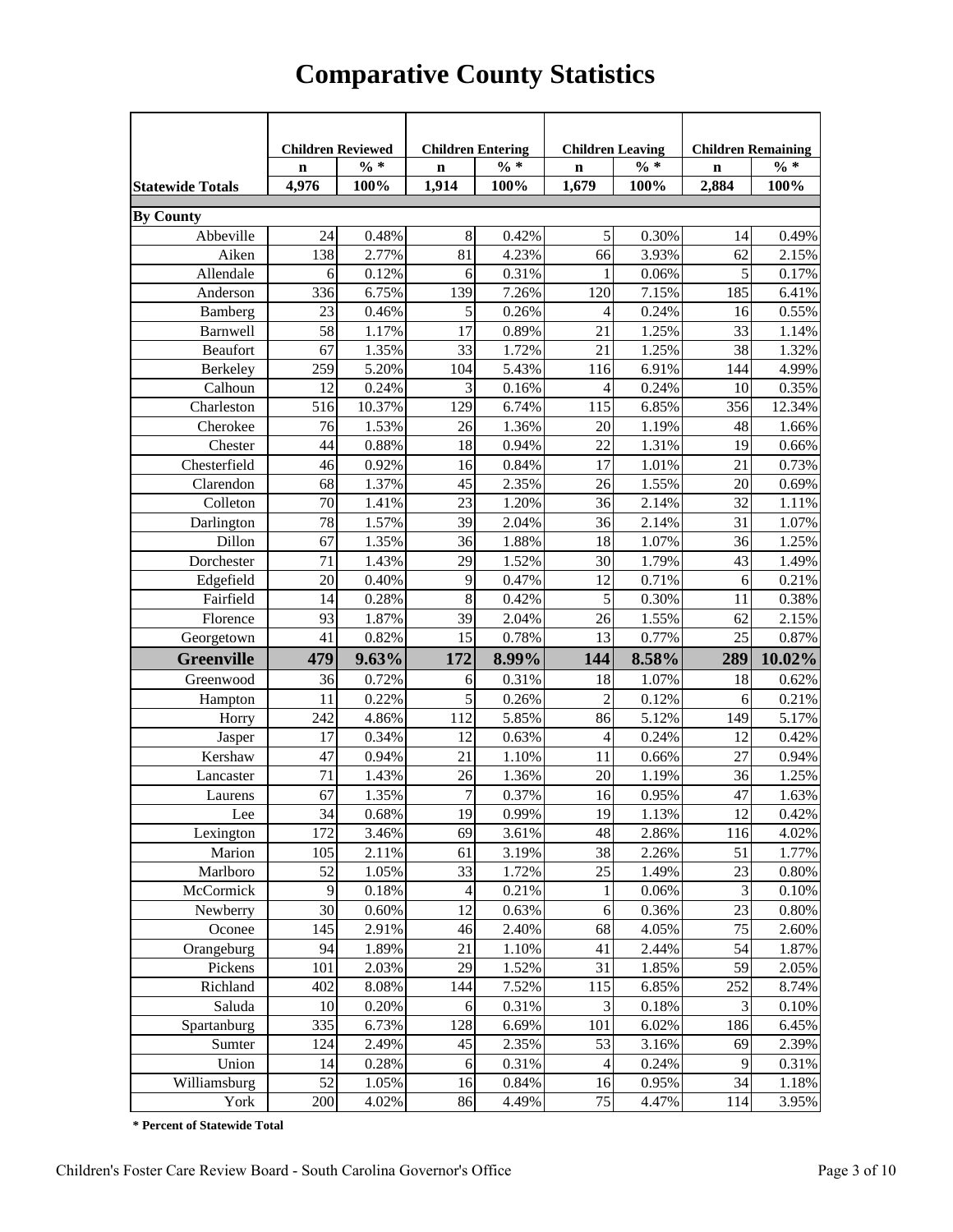## **Children Reviewed**

|                                     | Statewide | Greenville |
|-------------------------------------|-----------|------------|
| <b>All Children</b>                 | 4,976     | 479        |
| <b>Case Management (percent)</b>    |           |            |
| Adoption                            | 15%       | 15%        |
| County                              | 62%       | 68%        |
| <b>Managed Treatment Services</b>   | 23%       | 17%        |
|                                     |           |            |
| Race (percent)                      |           |            |
| Caucasian                           | 44%       | 50%        |
| African American                    | 47%       | 35%        |
| Hispanic                            | 2%        | 7%         |
| <b>Other Minorities</b>             | 7%        | 8%         |
| Gender (percent)                    |           |            |
| Male                                | 51%       | 51%        |
| Female                              | 49%       | 49%        |
| <b>Age at Last Review (percent)</b> |           |            |
| $0 - 5$                             | 30%       | 32%        |
| $6-9$                               | 16%       | 15%        |
| $10-15$                             | 29%       | 27%        |
| $16+$                               | 25%       | 26%        |
| <b>Placement Type (percent)</b>     |           |            |
| <b>Foster Care Placement</b>        | 69%       | 73%        |
| <b>Therapeutic Placement</b>        | 31%       | 27%        |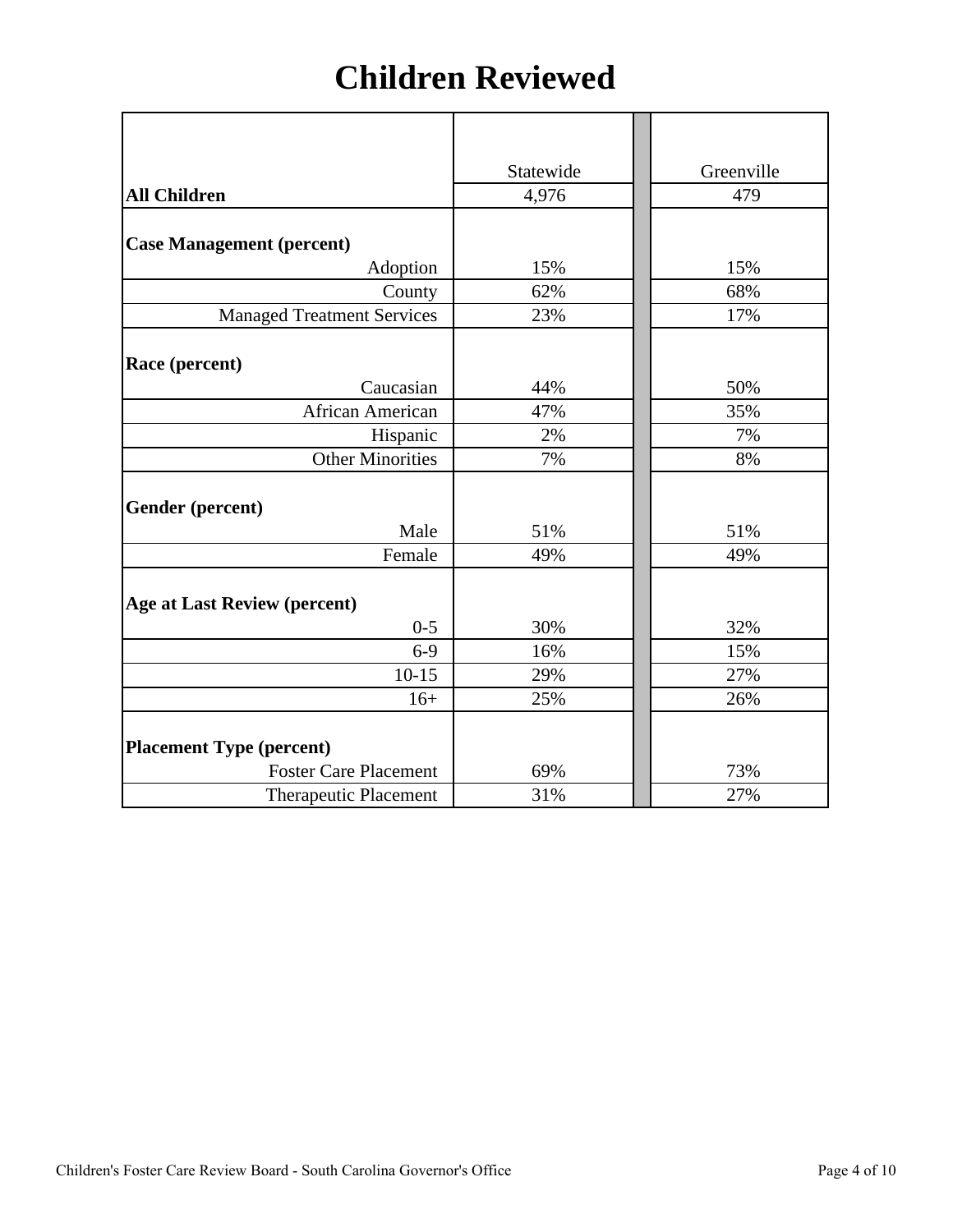# **Children Entering Foster Care**

|                                      | Statewide | Greenville |
|--------------------------------------|-----------|------------|
| <b>All Children</b>                  | 1,914     | 172        |
|                                      |           |            |
| <b>Reason Entered Care (percent)</b> |           |            |
| Neglect                              | 53%       | 52%        |
| Abuse                                | 25%       | 32%        |
| Other                                | 22%       | 16%        |
|                                      |           |            |
| Race (percent)                       |           |            |
| Caucasian                            | 48%       | 58%        |
| African American                     | 42%       | 30%        |
| Hispanic                             | 4%        | 6%         |
| <b>Other Minorities</b>              | 6%        | 6%         |
|                                      |           |            |
| Gender (percent)                     |           |            |
| Male                                 | 49%       | 47%        |
| Female                               | 51%       | 53%        |
|                                      |           |            |
| Age at Entry (percent)               |           |            |
| $0 - 5$                              | 46%       | 52%        |
| $6-9$                                | 18%       | 9%         |
| $10-15$                              | 30%       | 31%        |
| $16+$                                | 6%        | 8%         |
|                                      |           |            |
| <b>Re-Entry (percent)</b>            |           |            |
| All Children                         | 24%       | 25%        |
| Home                                 | 57%       | 35%        |
| Relative                             | 30%       | 42%        |
| Other                                | 10%       | 0%         |
| Adoption                             | 3%        | 23%        |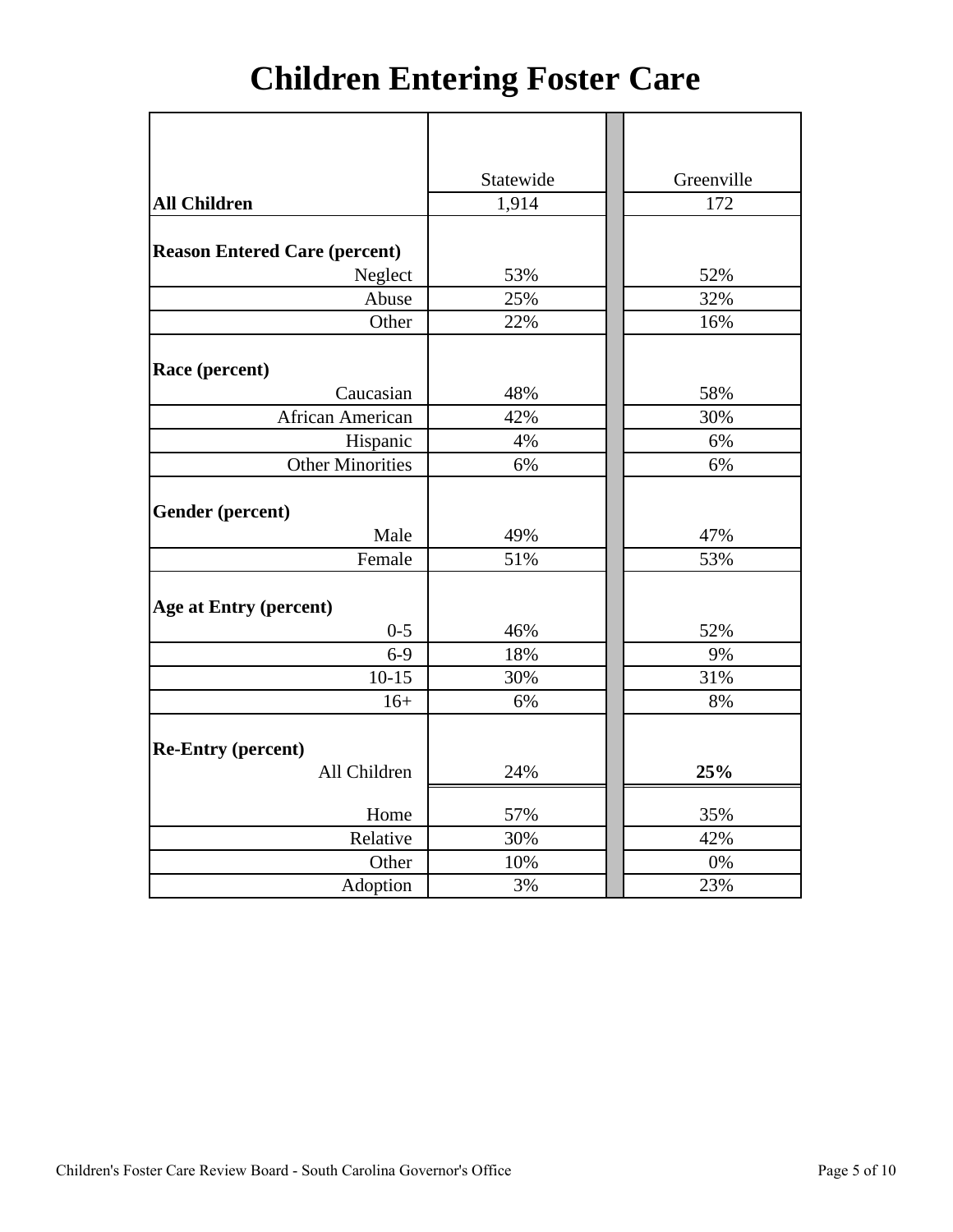# **Children Leaving Foster Care**

|                                     | Statewide | Greenville |
|-------------------------------------|-----------|------------|
| <b>All Children</b>                 | 1,679     | 144        |
|                                     |           |            |
| <b>Reason Left Care (percent)</b>   |           |            |
| <b>Returned Home</b>                | 38%       | 33%        |
| Adoption                            | 25%       | 24%        |
| Emancipation/Aged Out               | 15%       | 28%        |
| Relative                            | 22%       | 15%        |
| Other                               | $<$ 1%    | 0%         |
|                                     |           |            |
| Race (percent)                      |           |            |
| Caucasian                           | 47%       | 49%        |
| African American                    | 45%       | 39%        |
| Hispanic                            | 2%        | 8%         |
| <b>Other Minorities</b>             | 6%        | 4%         |
|                                     |           |            |
| Gender (percent)                    |           |            |
| Male                                | 49%       | 56%        |
| Female                              | 51%       | 44%        |
|                                     |           |            |
| <b>Age at Closure (percent)</b>     |           |            |
| $0 - 5$                             | 33%       | 30%        |
| $6-9$                               | 18%       | 17%        |
| $10 - 15$                           | 20%       | 17%        |
| $16+$                               | 29%       | 36%        |
|                                     |           |            |
| <b>Average Time In Care (years)</b> | 2.2       | 2.8        |
|                                     |           |            |
| <b>Average Number of Placements</b> | $3.2\,$   | 3.8        |
|                                     |           |            |
| <b>Placement Type (percent)</b>     |           |            |
| <b>Foster Care Placement</b>        | 79%       | 76%        |
| <b>Therapeutic Placement</b>        | 21%       | 24%        |
|                                     |           |            |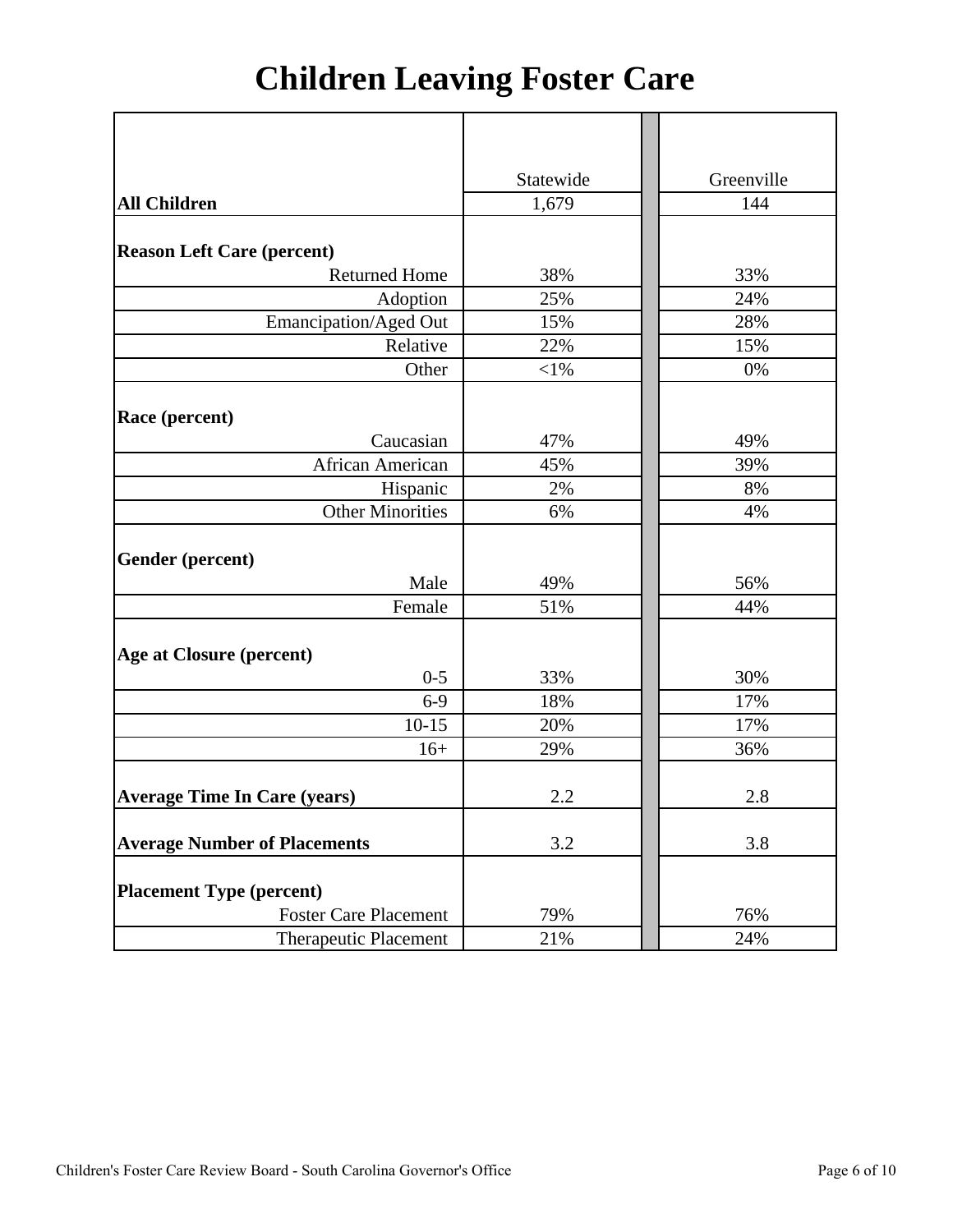# **Children Adopted**

|                                           | Statewide | Greenville |
|-------------------------------------------|-----------|------------|
| <b>All Children</b>                       | 427       | 34         |
|                                           |           |            |
| <b>Adopted within 24 Months (percent)</b> | 17%       | 21%        |
|                                           |           |            |
| <b>Teen Adoptions (percent)</b>           | 10%       | 9%         |
| Race (percent)                            |           |            |
| Caucasian                                 | 48%       | 50%        |
| African American                          | 44%       | 47%        |
| Hispanic                                  | 2%        | 3%         |
| <b>Other Minorities</b>                   | 6%        | 0%         |
| <b>Gender</b> (percent)                   |           |            |
| Male                                      | 54%       | 62%        |
| Female                                    | 46%       | 38%        |
| <b>Age at Adoption (percent)</b>          |           |            |
| $0 - 5$                                   | 57%       | 59%        |
| $6-9$                                     | 24%       | 29%        |
| $10-15$                                   | 18%       | 9%         |
| $16+$                                     | 1%        | 3%         |
| <b>Average Time In Care (years)</b>       | 3.5       | 3.3        |
| <b>Average Number of Placements</b>       | 2.3       | 2.1        |
| <b>Placement Type (percent)</b>           |           |            |
| <b>Foster Care Placement</b>              | 79%       | 94%        |
| <b>Therapeutic Placement</b>              | 21%       | 6%         |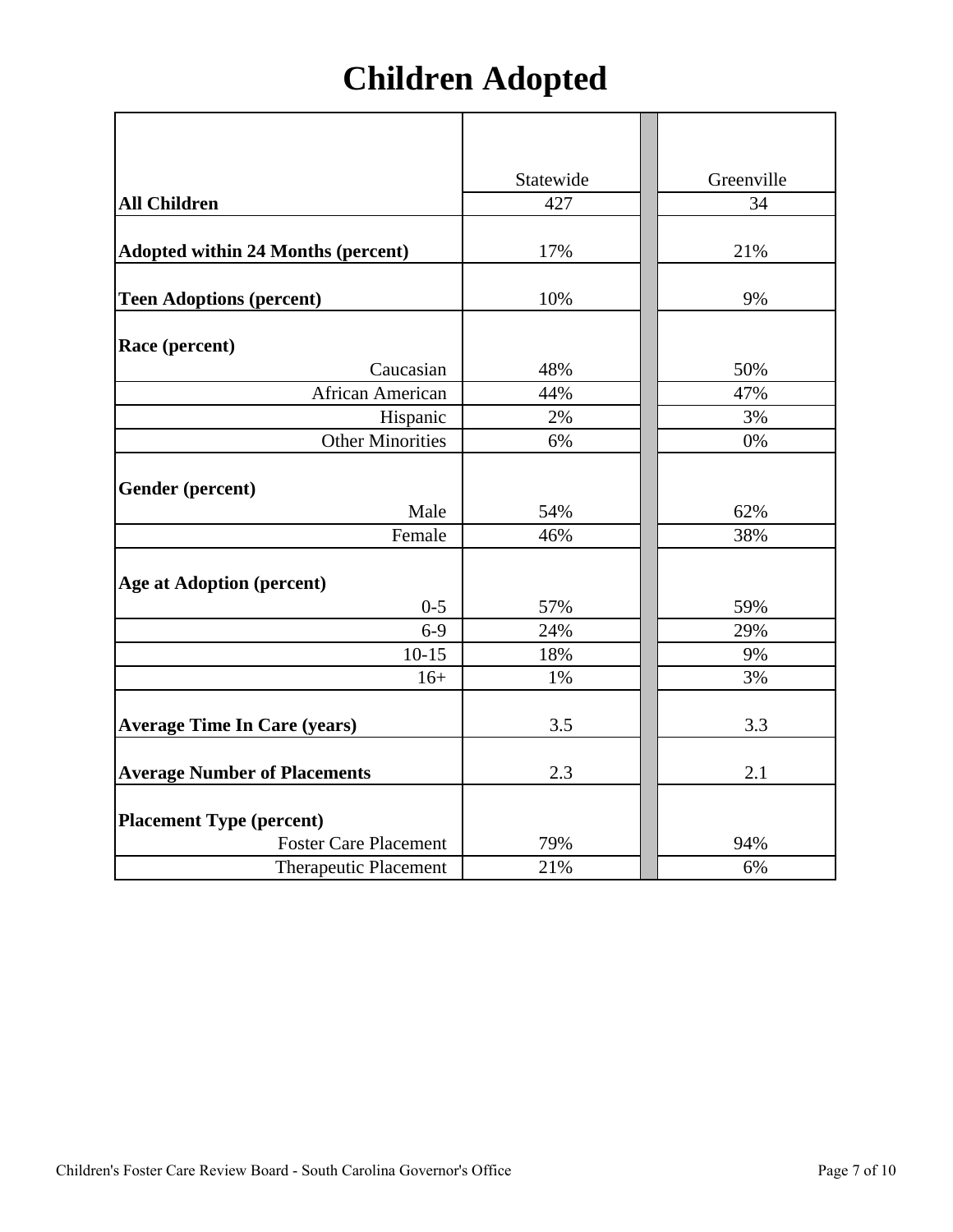# **Children Remaining in Foster Care**

|                                             | Statewide | Greenville |
|---------------------------------------------|-----------|------------|
| <b>All Children</b>                         | 2,884     | 289        |
|                                             |           |            |
| <b>Case Management (percent)</b>            |           |            |
| Adoption                                    | 2%        | 15%        |
| County                                      | 71%       | 66%        |
| <b>Managed Treatment Services</b>           | 27%       | 19%        |
|                                             |           |            |
| Race (percent)                              |           |            |
| Caucasian                                   | 42%       | 49%        |
| African American                            | 50%       | 36%        |
| Hispanic                                    | 2%        | 6%         |
| <b>Other Minorities</b>                     | 6%        | 9%         |
|                                             |           |            |
| Gender (percent)                            |           |            |
| Male                                        | 52%       | 49%        |
| Female                                      | 48%       | 51%        |
|                                             |           |            |
| <b>Age at Last Review (percent)</b>         |           |            |
| $0 - 5$                                     | 24%       | 26%        |
| $6 - 9$                                     | 15%       | 17%        |
| $10 - 15$                                   | 33%       | 31%        |
| $16+$                                       | 28%       | 26%        |
|                                             |           |            |
| <b>Placement Type (percent)</b>             |           |            |
| <b>Foster Care Placement</b>                | 62%       | 71%        |
| <b>Therapeutic Placement</b>                | 38%       | 29%        |
|                                             |           |            |
| <b>Average Time In Care (years)</b>         | 4.1       | 4.4        |
|                                             |           |            |
| <b>Average Number of Placements (years)</b> | 3.9       | 3.4        |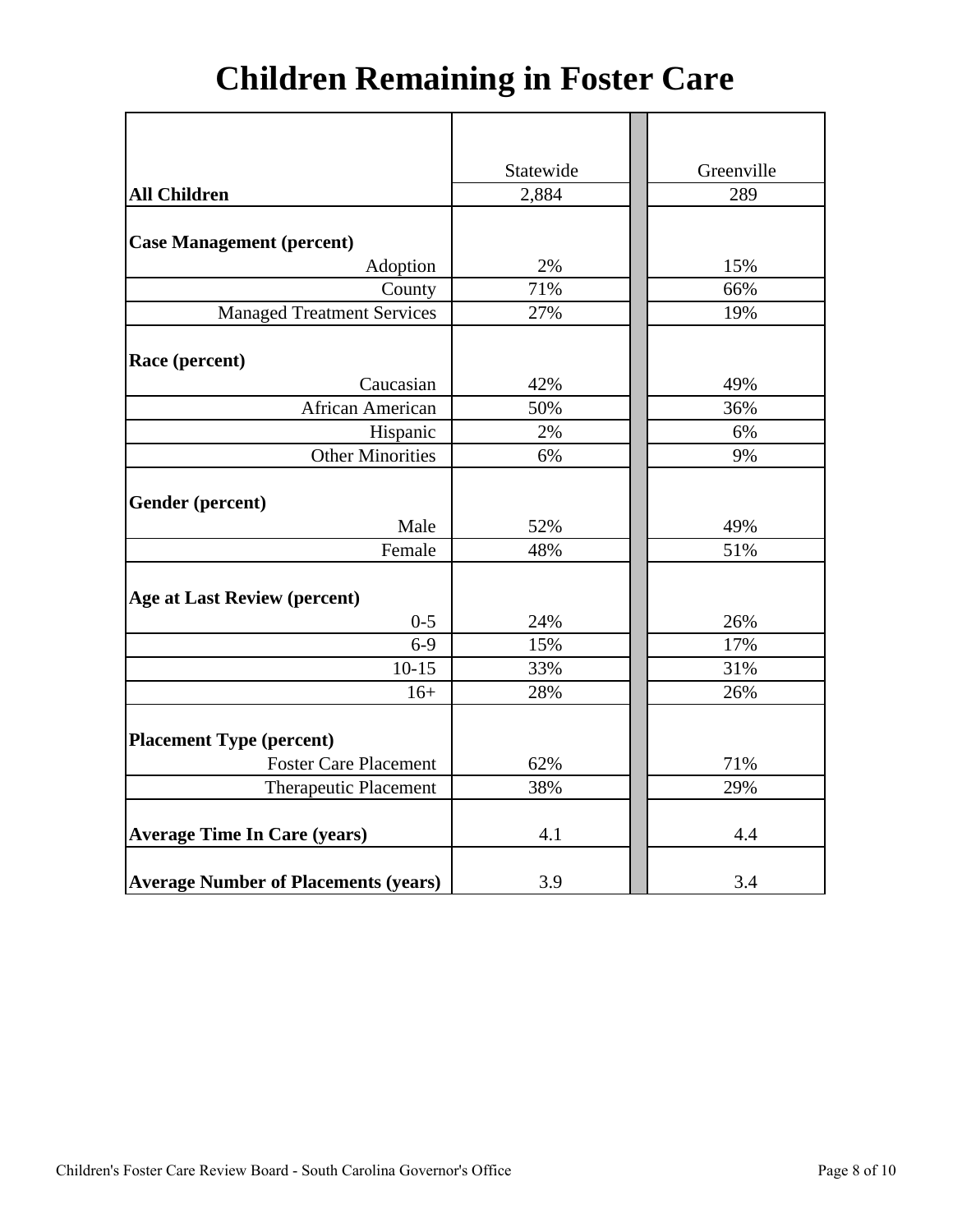## **Summary of Reviews**

|                         | <b>Reviews Conducted</b> |                 |                 | <b>Children Reviewed</b> |             | <b>Participation by Interested Parties</b> |  |
|-------------------------|--------------------------|-----------------|-----------------|--------------------------|-------------|--------------------------------------------|--|
|                         | $\mathbf n$              | $\frac{0}{6}$ * | $\mathbf n$     | $\% *$                   | $\mathbf n$ | $\frac{6}{10}$                             |  |
| <b>Statewide Totals</b> | 8,467                    | 100%            | 4,976           | 100%                     | 11,138      | 100%                                       |  |
| <b>By County</b>        |                          |                 |                 |                          |             |                                            |  |
| Abbeville               | 37                       | 0.44%           | 24              | 0.48%                    | 45          | 0.40%                                      |  |
| Aiken                   | 205                      | 2.42%           | 138             | 2.77%                    | 254         | 2.28%                                      |  |
| Allendale               | 19                       | 0.22%           | 6               | 0.12%                    | 11          | 0.10%                                      |  |
| Anderson                | 569                      | 6.72%           | 336             | 6.75%                    | 710         | 6.37%                                      |  |
| Bamberg                 | 42                       | 0.50%           | 23              | 0.46%                    | 31          | 0.28%                                      |  |
| Barnwell                | 91                       | 1.07%           | 58              | 1.17%                    | 112         | 1.01%                                      |  |
| <b>Beaufort</b>         | 110                      | 1.30%           | 67              | 1.35%                    | 125         | 1.12%                                      |  |
| Berkeley                | 437                      | 5.16%           | 259             | 5.20%                    | 953         | 8.56%                                      |  |
| Calhoun                 | 29                       | 0.34%           | 12              | 0.24%                    | 20          | 0.18%                                      |  |
| Charleston              | 955                      | 11.28%          | 516             | 10.37%                   | 1,149       | 10.32%                                     |  |
| Cherokee                | 137                      | 1.62%           | 76              | 1.53%                    | 205         | 1.84%                                      |  |
| Chester                 | 80                       | 0.94%           | 44              | 0.88%                    | 95          | 0.85%                                      |  |
| Chesterfield            | 72                       | 0.85%           | 46              | 0.92%                    | 101         | 0.91%                                      |  |
| Clarendon               | 101                      | 1.19%           | 68              | 1.37%                    | 147         | 1.32%                                      |  |
| Colleton                | 113                      | 1.33%           | 70              | 1.41%                    | 105         | 0.94%                                      |  |
| Darlington              | 137                      | 1.62%           | 78              | 1.57%                    | 133         | 1.19%                                      |  |
| Dillon                  | 111                      | 1.31%           | 67              | 1.35%                    | 99          | 0.89%                                      |  |
| Dorchester              | 138                      | 1.63%           | 71              | 1.43%                    | 260         | 2.33%                                      |  |
| Edgefield               | 33                       | 0.39%           | 20              | 0.40%                    | 13          | 0.12%                                      |  |
| Fairfield               | 23                       | 0.27%           | 14              | 0.28%                    | 19          | 0.17%                                      |  |
| Florence                | 153                      | 1.81%           | 93              | 1.87%                    | 172         | 1.54%                                      |  |
| Georgetown              | 86                       | 1.02%           | 41              | 0.82%                    | 160         | 1.44%                                      |  |
| <b>Greenville</b>       | 778                      | 9.19%           | 479             | 9.63%                    | 1,174       | 10.54%                                     |  |
| Greenwood               | 60                       | 0.71%           | 36              | 0.72%                    | 80          | 0.72%                                      |  |
| Hampton                 | 21                       | 0.25%           | 11              | 0.22%                    | 3           | 0.03%                                      |  |
| Horry                   | 402                      | 4.75%           | 242             | 4.86%                    | 511         | 4.59%                                      |  |
| Jasper                  | 33                       | 0.39%           | 17              | 0.34%                    | 20          | 0.18%                                      |  |
| Kershaw                 | 106                      | 1.25%           | 47              | 0.94%                    | 128         | 1.15%                                      |  |
| Lancaster               | 127                      | 1.50%           | $\overline{71}$ | 1.43%                    | 112         | 1.01%                                      |  |
| Laurens                 | 123                      | 1.45%           | 67              | 1.35%                    | 165         | 1.48%                                      |  |
| Lee                     | 58                       | 0.69%           | 34              | 0.68%                    | 33          | $0.30\%$                                   |  |
| Lexington               | 308                      | 3.64%           | 172             | 3.46%                    | 413         | 3.71%                                      |  |
| Marion                  | 166                      | 1.96%           | 105             | 2.11%                    | 243         | 2.18%                                      |  |
| Marlboro                | 69                       | 0.81%           | 52              | 1.05%                    | 61          | 0.55%                                      |  |
| McCormick               | 14                       | 0.17%           | $\overline{9}$  | 0.18%                    | 10          | 0.09%                                      |  |
| Newberry                | 58                       | 0.69%           | 30              | 0.60%                    | 84          | 0.75%                                      |  |
| Oconee                  | 240                      | 2.83%           | 145             | 2.91%                    | 441         | 3.96%                                      |  |
| Orangeburg              | 161                      | 1.90%           | 94              | 1.89%                    | 215         | 1.93%                                      |  |
| Pickens                 | 209                      | 2.47%           | 101             | 2.03%                    | 293         | 2.63%                                      |  |
| Richland                | 649                      | 7.67%           | 402             | 8.08%                    | 687         | 6.17%                                      |  |
| Saluda                  | 15                       | 0.18%           | 10              | 0.20%                    | 21          | 0.19%                                      |  |
| Spartanburg             | 542                      | 6.40%           | 335             | 6.73%                    | 549         | 4.93%                                      |  |
| Sumter                  | 205                      | 2.42%           | 124             | 2.49%                    | 217         | 1.95%                                      |  |
| Union                   | 26                       | 0.31%           | 14              | 0.28%                    | 28          | 0.25%                                      |  |
| Williamsburg            | 87                       | 1.03%           | 52              | 1.05%                    | 84          | 0.75%                                      |  |
| York                    | 332                      | 3.92%           | 200             | 4.02%                    | 647         | 5.81%                                      |  |

**\* Percent of Statewide Total**